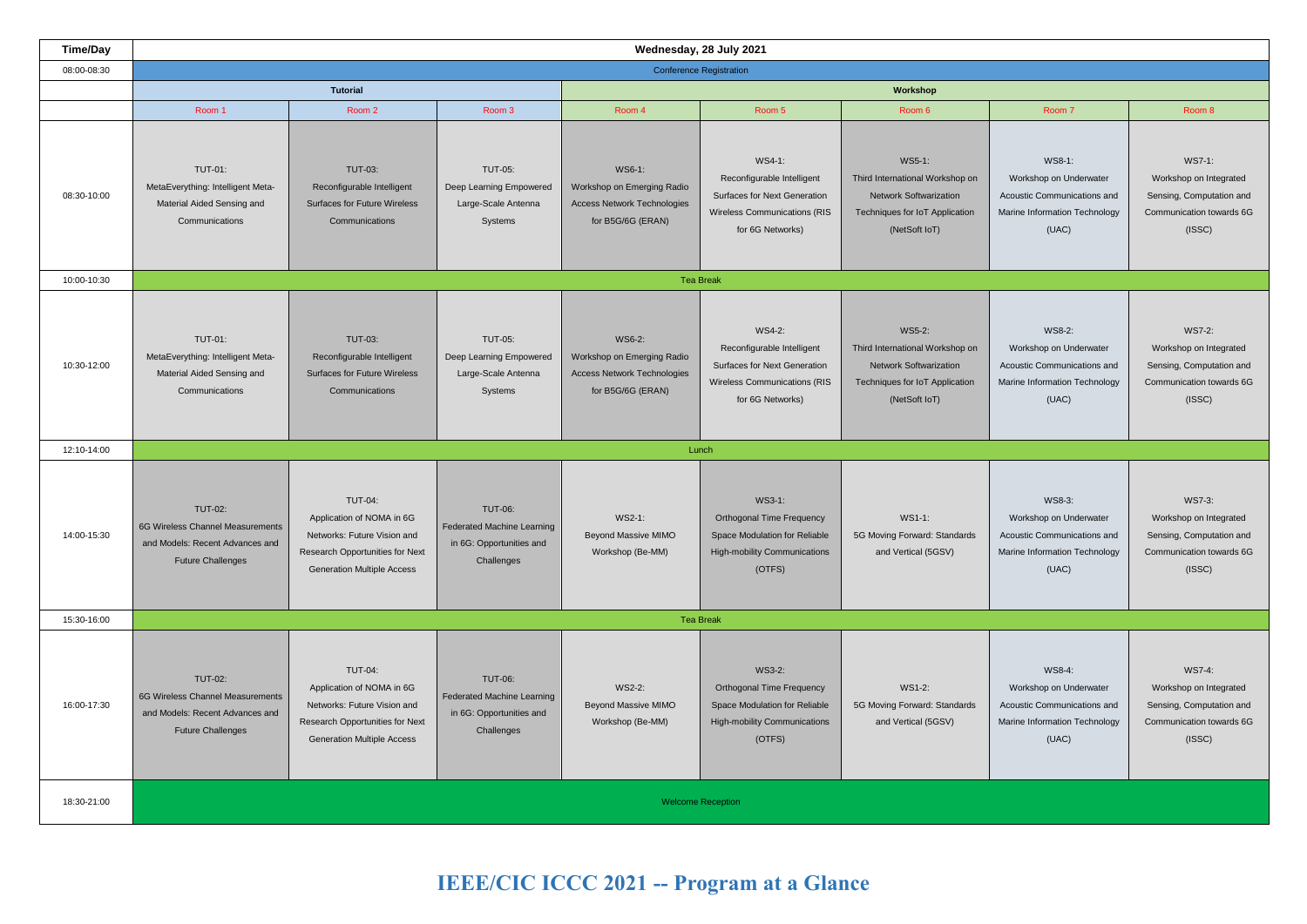# **IEEE/CIC ICCC 2021 -- Program at a Glance**

| <b>Time/Day</b> | Thursday, 29 July 2021                                                                                                                 |                     |                    |                     |                     |                     |                       |                       |  |  |
|-----------------|----------------------------------------------------------------------------------------------------------------------------------------|---------------------|--------------------|---------------------|---------------------|---------------------|-----------------------|-----------------------|--|--|
| 08:00-08:30     | <b>Conference Registration</b>                                                                                                         |                     |                    |                     |                     |                     |                       |                       |  |  |
| 08:30-09:00     | <b>Opening Ceremony</b>                                                                                                                |                     |                    |                     |                     |                     |                       |                       |  |  |
| 09:00-09:40     | Keynote Speech #1: Towards Intelligent and Efficient Mobile Communication Systems: A New Paradigm of<br><b>Semantic Communications</b> |                     |                    |                     |                     |                     |                       |                       |  |  |
|                 | Prof. Ping Zhang<br>(Ballroom)                                                                                                         |                     |                    |                     |                     |                     |                       |                       |  |  |
|                 | Keynote Speech #2: Towards Integrated Intelligence for a Connected World                                                               |                     |                    |                     |                     |                     |                       |                       |  |  |
| 09:40-10:20     | Prof. Khaled. B. Letaief                                                                                                               |                     |                    |                     |                     |                     |                       |                       |  |  |
|                 | (Ballroom)                                                                                                                             |                     |                    |                     |                     |                     |                       |                       |  |  |
| 10:20-10:50     | <b>Tea Break</b>                                                                                                                       |                     |                    |                     |                     |                     |                       |                       |  |  |
| 10:50-11:30     | Keynote Speech #3: The Merging between Federated Learning and Communication Network Optimization<br>Prof. Shuguang Cui                 |                     |                    |                     |                     |                     |                       |                       |  |  |
|                 | (Ballroom)                                                                                                                             |                     |                    |                     |                     |                     |                       |                       |  |  |
|                 | Keynote Speech #4: Symbiotic Radio: Cognitive Backscattering Communications for Future Wireless                                        |                     |                    |                     |                     |                     |                       |                       |  |  |
| 11:30-12:10     | <b>Networks</b>                                                                                                                        |                     |                    |                     |                     |                     |                       |                       |  |  |
|                 | Prof. Ying-Chang Liang                                                                                                                 |                     |                    |                     |                     |                     |                       |                       |  |  |
| 12:10-14:00     | (Ballroom)<br>Lunch                                                                                                                    |                     |                    |                     |                     |                     |                       |                       |  |  |
| 14:00-15:50     | Panel 1<br>(Room 1)                                                                                                                    | Panel 2<br>(Room 2) | $WC-2$<br>(Room 3) | SPC-1<br>(Room 4)   | MWN-1<br>(Room 5)   | IOT-1<br>(Room 6)   | Invited-1<br>(Room 7) | Invited-3<br>(Room 8) |  |  |
| 15:50-16:20     | <b>Tea Break</b>                                                                                                                       |                     |                    |                     |                     |                     |                       |                       |  |  |
| 16:20-18:30     | $WC-1$<br>(Room 1)                                                                                                                     | Panel 2<br>(Room 2) | $WC-3$<br>(Room 3) | $CIS-1$<br>(Room 4) | $MWN-2$<br>(Room 5) | $IOT-2$<br>(Room 6) | Invited-2<br>(Room 7) | $MWN-3$<br>(Room 8)   |  |  |
| 18:30-21:00     | <b>Banquet</b>                                                                                                                         |                     |                    |                     |                     |                     |                       |                       |  |  |

| <b>Time/Day</b> | Friday, 30 July 2021                                                                                                                      |                   |                    |                     |                     |                     |                     |                    |  |  |  |
|-----------------|-------------------------------------------------------------------------------------------------------------------------------------------|-------------------|--------------------|---------------------|---------------------|---------------------|---------------------|--------------------|--|--|--|
| 08:00-08:30     | <b>Conference Registration</b>                                                                                                            |                   |                    |                     |                     |                     |                     |                    |  |  |  |
| 08:30-09:10     | Keynote Speech #5: Non-Terrestrial Networks: Key Enabler for the Smart Societies of the Future<br>Prof. Halim Yanikomeroglu<br>(Ballroom) |                   |                    |                     |                     |                     |                     |                    |  |  |  |
| 09:10-09:50     | Keynote Speech #6: From 5G to 6G: Driving applications and Enabling Technologies<br>Prof. Sumei Sun<br>(Ballroom)                         |                   |                    |                     |                     |                     |                     |                    |  |  |  |
| 09:50-10:30     | Keynote Speech #7: Cybertwin - A Pathway to Cloud Native Network<br>Prof. Wei Zhang<br>(Ballroom)                                         |                   |                    |                     |                     |                     |                     |                    |  |  |  |
| 10:30-11:00     | <b>Tea Break</b>                                                                                                                          |                   |                    |                     |                     |                     |                     |                    |  |  |  |
| 11:00-12:30     | Panel 3<br>(Ballroom)                                                                                                                     | SPC-2<br>(Room 2) | NGNI-1<br>(Room 3) | SAC-1<br>(Room 4)   | $CT-1$<br>(Room 5)  | $CT-2$<br>(Room 6)  | SPC-5<br>(Room 7)   | $WC-6$<br>(Room 8) |  |  |  |
| 12:30-14:00     | Lunch                                                                                                                                     |                   |                    |                     |                     |                     |                     |                    |  |  |  |
| 14:00-15:50     | $WC-4$<br>(Room 1)                                                                                                                        | SPC-3<br>(Room 2) | NGNI-2<br>(Room 3) | SAC-2<br>(Room 4)   | $MWN-4$<br>(Room 5) | $IOT-3$<br>(Room 6) | SPC-6<br>(Room 7)   | $WC-7$<br>(Room 8) |  |  |  |
| 15:50-16:20     | <b>Tea Break</b>                                                                                                                          |                   |                    |                     |                     |                     |                     |                    |  |  |  |
| 16:20-18:30     | <b>WC-5</b><br>(Room 1)                                                                                                                   | SPC-4<br>(Room 2) | NGNI-3<br>(Room 3) | $CIS-2$<br>(Room 4) | $MWN-5$<br>(Room 5) | $IOT-4$<br>(Room 6) | $CIS-3$<br>(Room 7) | $WC-8$<br>(Room 8) |  |  |  |